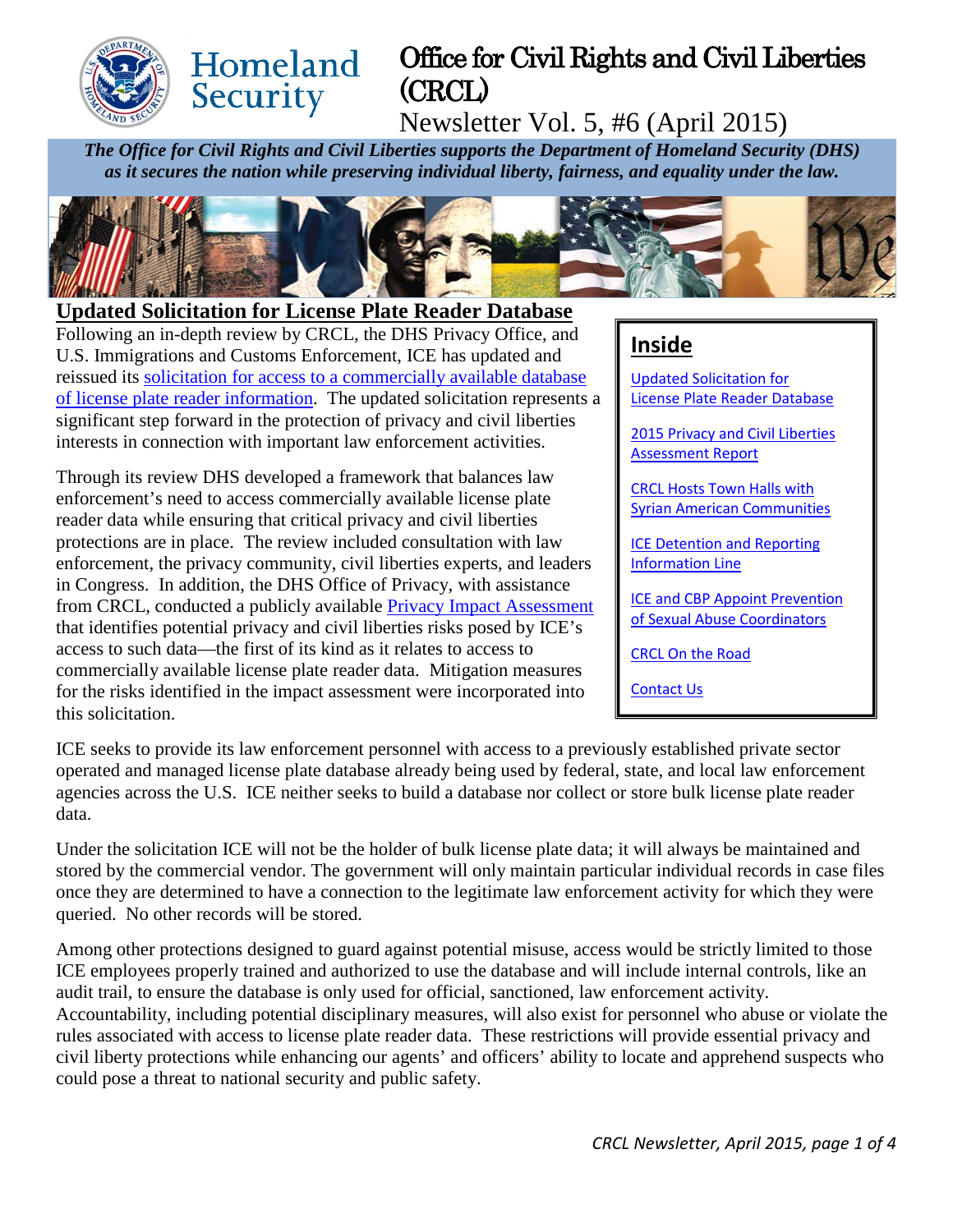# <span id="page-1-0"></span>**2015 Privacy and Civil Liberties Assessment Report**

The DHS Privacy Office and CRCL recently released the [2015 Executive Order 13636 \(Improving Critical](http://www.dhs.gov/sites/default/files/publications/2015%20EO%2013636%20Assessment%20Report-FINAL04-10-2015.pdf)  [Infrastructure Cybersecurity\) Privacy and Civil Liberties Assessment Report.](http://www.dhs.gov/sites/default/files/publications/2015%20EO%2013636%20Assessment%20Report-FINAL04-10-2015.pdf) The Report details federal departments' and agencies' efforts to work together and with the private sector to strengthen the security and resilience of our nation's critical infrastructure.

[Executive Order 13636](https://www.whitehouse.gov/the-press-office/2013/02/12/executive-order-improving-critical-infrastructure-cybersecurity) requires that senior agency officials for privacy and civil liberties assess impacts of the activities their respective departments and agencies have undertaken to implement the Executive Order, and to publish their assessments annually in a report compiled by the DHS Privacy Office and CRCL. Federal agencies that contributed to the 2015 Report include the Departments of Commerce, Defense, Energy, Health and Human Services, Justice, Treasury, and the Office of the Director of National Intelligence.

## <span id="page-1-1"></span>**CRCL Hosts Town Halls with Syrian American Communities**

This month CRCL held five Syria-focused community engagement town halls, hosted by the Syrian American Council in Dallas, Houston, Orange County (California), San Diego, and San Francisco. These events were held as part of CRCL's enhanced engagement efforts with communities impacted by, or with strong equities in, the Department's civil rights and civil liberties priorities focused on individuals who travel overseas to support or promote designated terrorist organizations.

At these town halls, CRCL presented a detailed overview of DHS and CRCL's engagement efforts and resources, along with elements of the community awareness briefing on countering violent extremism. In most cities participants were concerned with refugee resettlement and how their communities could play a more prominent role in working with local agencies to support this effort.



In addition, many spoke on having experienced difficulty with state and local agencies (such as renewing drivers' licenses) and potential employers who failed to recognize their Temporary Protected Status (TPS) as a lawful status. CRCL will share and consider feedback from these events as they assist with developing Department policies and procedures.

# *ICE Detention Reporting and Information Line*

<span id="page-1-2"></span>ICE's [Detention Reporting and Information Line \(DRIL\)](http://www.ice.gov/contact/detention-information-line) is a toll-free service that provides a direct channel for stakeholders to ask questions and resolve concerns on immigration enforcement issues. Since it was launched in September 2012 the DRIL has resolved more than 2,000 case assistance calls monthly on average.

*ICE recently received information indicating a possible scam targeting noncitizens, by individuals claiming to work for ICE's Detention Reporting and Information Line.* Information provided to ICE indicates that imposters have contacted individual non-citizens claiming that there are issues with their immigration cases and requesting money be sent to rectify the situation. To be clear ICE's DRIL operators do not make outbound calls or ever request money from individuals. The public is urged to alert ICE as soon as possible if a call is received along with any other additional information that could be useful to investigate the individuals or entities responsible for this scheme. To report suspicious activity, please contact the Joint Intake Center at (866) 347-2423. The public may also contact the DRIL directly at (888) 351-4024, Monday through Friday (excluding holidays) from 8:00 a.m. to 8:00 p.m. (Eastern Time). Read more information on this issue in [English](https://www.ice.gov/sites/default/files/documents/Document/2015/DRIL_helpline_flyer_community.pdf) and [Spanish.](https://www.ice.gov/sites/default/files/documents/Document/2015/DRIL_helpline_flyer_community_spanish.pdf)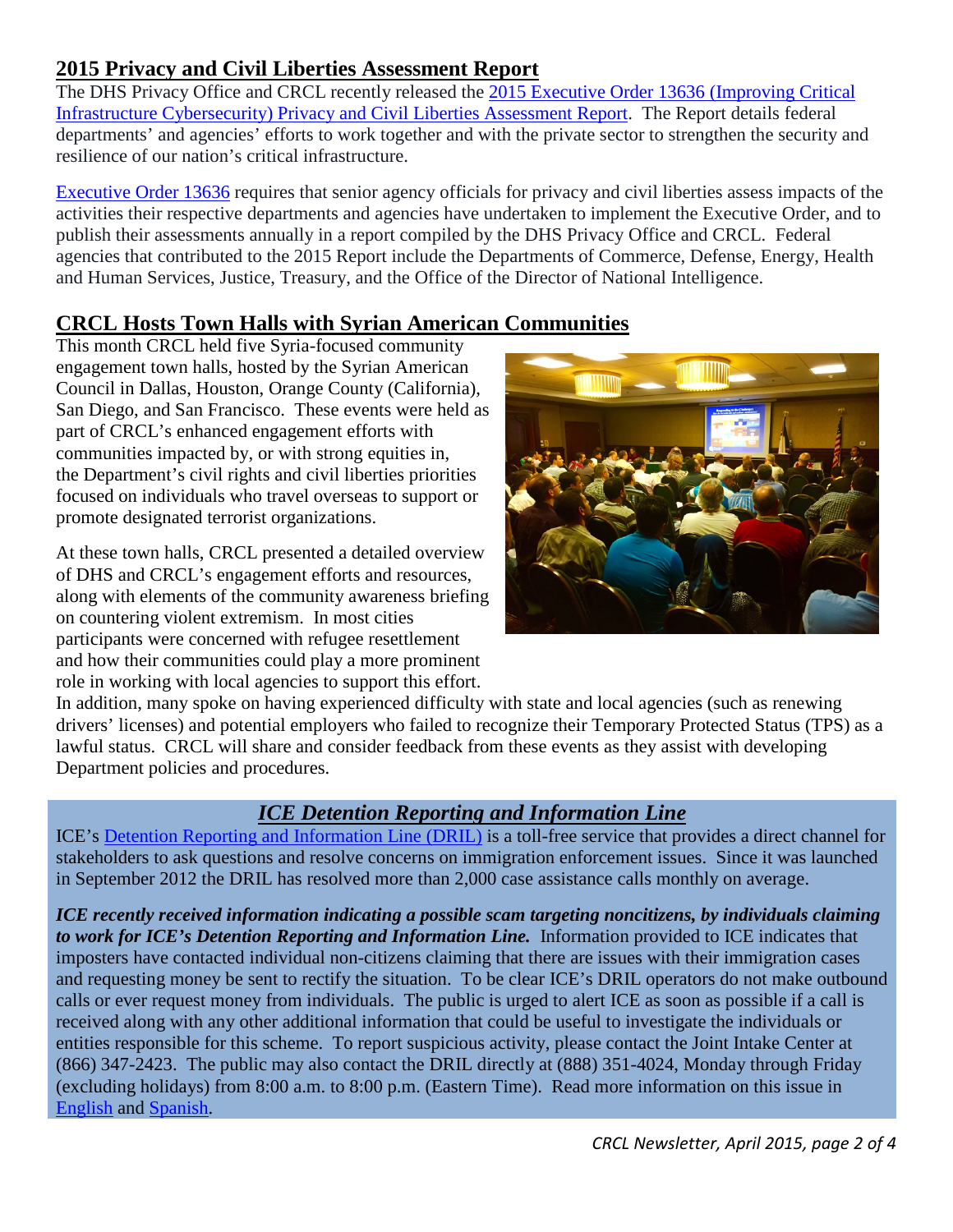# <span id="page-2-0"></span>**ICE and CBP Appoint Prevention of Sexual Abuse Coordinators**

In March 2014 DHS issued its final rule for [Prison Rape Elimination Act \(PREA\)](http://www.gpo.gov/fdsys/pkg/PLAW-108publ79/pdf/PLAW-108publ79.pdf) regulations to prevent, detect, and respond to sexual abuse and assault in DHS confinement facilities. Among several directives the rule requires that each covered agency appoint an upper-level agency-wide Prevention of Sexual Assault (PSA) Coordinator to oversee agency efforts to comply with PREA standards in all immigration detention facilities. Recently, both ICE and CBP appointed PSA Coordinators to fulfill this mandate, which will include conducting regular reviews of sexual abuse and assault investigations and developing training for agency staff on prevention and intervention. In addition, each detention facility will employ or designate a PSA Compliance Manager who will serve as the facility point of contact for the agency PSA Coordinator and will oversee facility efforts to comply with sexual abuse prevention and intervention policies and procedures.

# <span id="page-2-1"></span>**CRCL on the Road, March – April**

#### *March 16-17 – New York, New York*

CRCL convened its quarterly community engagement roundtables with diverse ethnic and community-based organizations.

#### *March 24 – Minneapolis, Minnesota*

CRCL convened its quarterly community engagement roundtable with diverse ethnic and community-based organizations.

#### *April 9 – Chicago, Illinois*

CRCL convened its quarterly community engagement roundtable with diverse ethnic and community-based organizations.

#### *April 18 – Minneapolis, Minnesota*

CRCL Officer Megan H. Mack convened an East African Youth Summit with the Somali community.

#### *April 28-29 – Los Angeles, California*

CRCL will participate in the Leadership in Counter Terrorism conference.

### *March 22 – Charleston, West Virginia*

CRCL held an interfaith town hall with local community and faith leaders.

#### *March 31 – Atlanta, Georgia*

CRCL convened its quarterly community engagement roundtable with diverse ethnic and community-based organizations.

#### *April 15 – Houston, Texas*

CRCL hosted an enhanced engagement town hall with the Syrian community.

### *April 27 – Houston, Texas*

CRCL will convene its quarterly community engagement roundtable with diverse ethnic and community-based organizations.

### *April 30 – Seattle, Washington*

CRCL will convene its quarterly community engagement roundtable with diverse ethnic and community-based organizations.

### <span id="page-2-2"></span>**Additional information, and contacting us**

The goal of this periodic newsletter is to inform members of the public about the activities of the DHS Office for Civil Rights and Civil Liberties, including: how to file complaints; ongoing and upcoming projects; opportunities to offer comments and feedback; etc. We distribute our newsletters via our stakeholder email list and make them available to community groups for redistribution. Issues of the newsletter can be accessed online at: [www.dhs.gov/crcl-newsletter.](http://www.dhs.gov/crcl-newsletter)

If you would like to receive this newsletter via email, want to request back issues, or have other comments or questions, please let us know by emailing [crcloutreach@dhs.gov.](mailto:crcloutreach@dhs.gov) For more information, including how to make a civil rights or civil liberties complaint about DHS activities, visit: [www.dhs.gov/crcl.](http://www.dhs.gov/crcl)

CRCL Phone: 202-401-1474 *•* Toll Free: 866-644-8360 *•* TTY: 202-401-0470 *•* Toll Free TTY: 866-644-8361

DISCLAIMER: The Department of Homeland Security (DHS) provides links to non-government websites for convenience and informational purposes only. These websites may contain information that is copyrighted with restrictions on reuse. Permission to use copyrighted materials must be obtained from the original source and cannot be obtained from DHS. DHS is not responsible for the content of external websites linked to or referenced from the DHS web server. DHS neither